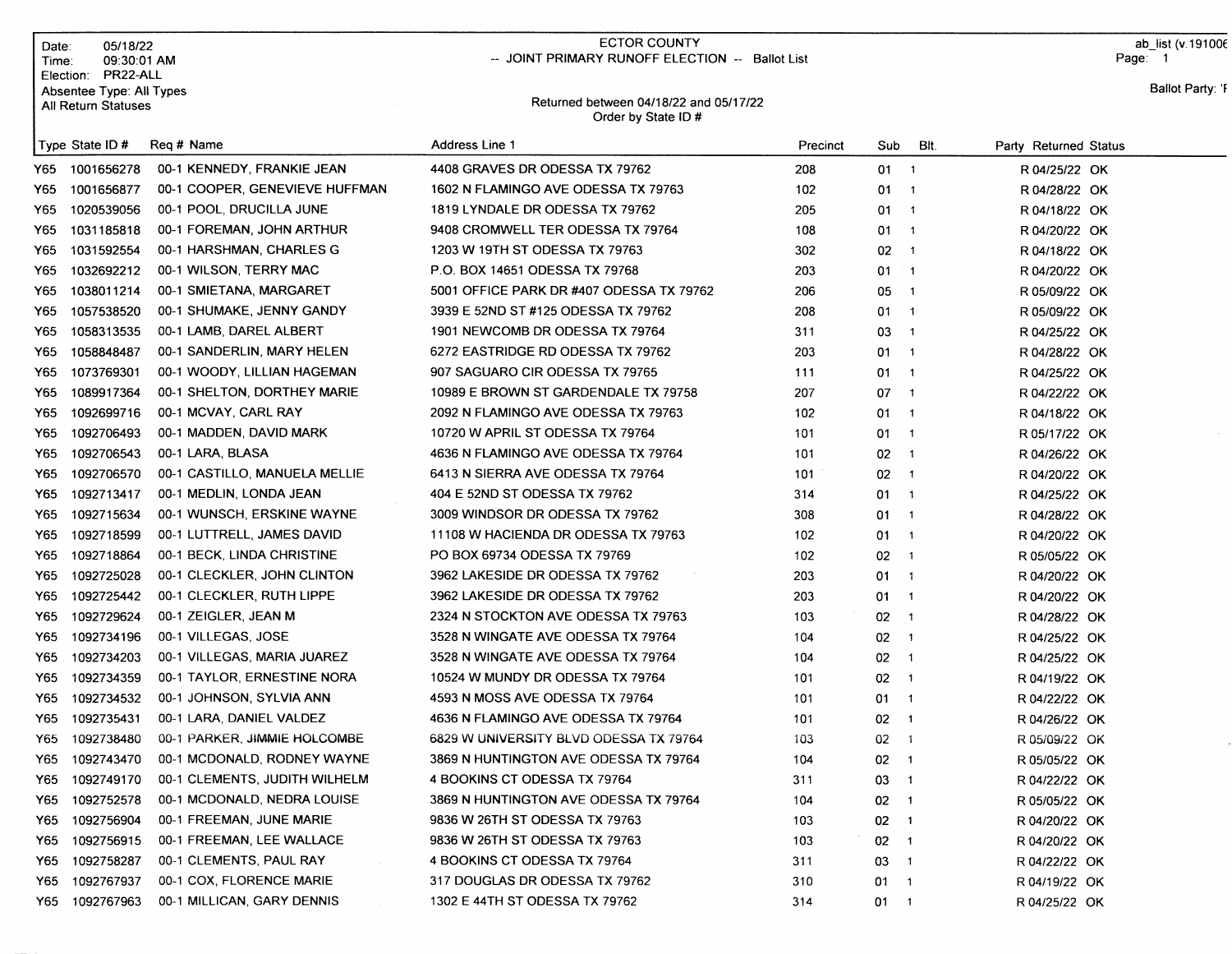| Date:<br>Time: | 05/18/22<br>09:30:01 AM                                                      |                               | <b>ECTOR COUNTY</b><br>-- JOINT PRIMARY RUNOFF ELECTION -- Ballot List |          |                                  |                          | Page: 2               | ab list (v.191006 |
|----------------|------------------------------------------------------------------------------|-------------------------------|------------------------------------------------------------------------|----------|----------------------------------|--------------------------|-----------------------|-------------------|
|                | Election: PR22-ALL<br>Absentee Type: All Types<br><b>All Return Statuses</b> |                               | Returned between 04/18/22 and 05/17/22<br>Order by State ID#           |          |                                  |                          |                       | Ballot Party: 'F  |
|                | Type State ID #                                                              | Reg # Name                    | <b>Address Line 1</b>                                                  | Precinct | Sub                              | BIt.                     | Party Returned Status |                   |
|                | Y65 1092768058                                                               | 00-1 HANKINS, FRANCES ANN     | 418 E 45TH ST ODESSA TX 79762                                          | 310      | $01 \quad 1$                     |                          | R 04/27/22 OK         |                   |
| Y65            | 1092773550                                                                   | 00-1 MCVAY, ERIKA             | 2092 N FLAMINGO AVE ODESSA TX 79763                                    | 102      | $01 \quad 1$                     |                          | R 04/18/22 OK         |                   |
| Y65            | 1092777099                                                                   | 00-1 WILLIAMSON, HAZEL LOUISE | 215 W 48TH ST ODESSA TX 79764                                          | 310      | $02 \t1$                         |                          | R 04/19/22 OK         |                   |
| Y65            | 1092777132                                                                   | 00-1 OVERTON, DONNA MCCRARY   | 5321 N DOROTHY AVE ODESSA TX 79764                                     | 310      | $02 \t1$                         |                          | R 04/20/22 OK         |                   |
| Y65            | 1092777150                                                                   | 00-1 OVERTON, CARL ROY        | 5321 N DOROTHY AVE ODESSA TX 79764                                     | 310      | $02 - 1$                         |                          | R 04/20/22 OK         |                   |
| Y65            | 1092777386                                                                   | 00-1 RAMBO, MIMA RUTH         | 5307 WASHINGTON ST ODESSA TX 79764                                     | 310      | 02                               | $\overline{\phantom{1}}$ | R 04/25/22 OK         |                   |
| Y65            | 1092777682                                                                   | 00-1 HALE, VERNA DARLENE      | 5603 GIST AVE ODESSA TX 79764                                          | 310      | $02 \t1$                         |                          | R 04/20/22 OK         |                   |
| Y65            | 1092780466                                                                   | 00-1 STRICKLAND, LINDA SUE    | 10509 W 42ND ST ODESSA TX 79764                                        | 101      | 01 1                             |                          | R 05/02/22 OK         |                   |
| Y65            | 1092781258                                                                   | 00-1 MADDEN, DELONA G         | 10720 W APRIL ST ODESSA TX 79764                                       | 101      | $01 \quad 1$                     |                          | R 05/17/22 OK         |                   |
| Y65            | 1092789825                                                                   | 00-1 MAHAN, RUBY MAE          | 4373 N SIERRA AVE ODESSA TX 79764                                      | 101      | $02 \t1$                         |                          | R 05/05/22 OK         |                   |
| Y65            | 1092802829                                                                   | 00-1 SLOCUMB, JOHNNY JOE      | 8157 W 11TH ST ODESSA TX 79763                                         | 407      | $02 \t1$                         |                          | R 04/25/22 OK         |                   |
| Y65            | 1092805169                                                                   | 00-1 WOOD, CHARLES EDWARD     | 4301 N SAN JACINTO ST ODESSA TX 79762                                  | 310      | 01                               | $\overline{\phantom{a}}$ | R 04/20/22 OK         |                   |
| Y65            | 1092805391                                                                   | 00-1 SCHULTZ, GILBERT GEORGE  | 5008 KINGSTON AVE ODESSA TX 79762                                      | 314      | 01<br>$\overline{\phantom{0}}$ 1 |                          | R 04/22/22 OK         |                   |
| Y65            | 1092805698                                                                   | 00-1 DUZAN, VELDA RAE         | 600 E 55TH ST ODESSA TX 79762                                          | 314      | 01.                              | $\overline{1}$           | R 04/20/22 OK         |                   |
| Y65            | 1092808184                                                                   | 00-1 PATTERSON, EVELYN        | 5468 W 39TH ST ODESSA TX 79764                                         | 104      | 02                               | $\blacksquare$ 1         | R 04/26/22 OK         |                   |
| Y65.           | 1092808412                                                                   | 00-1 STEVENS, JANIE SUE       | 3707 N URANUS AVE ODESSA TX 79764                                      | 104      | $02 \t1$                         |                          | R 05/03/22 OK         |                   |
| Y65            | 1092815205                                                                   | 00-1 MAY, DEBORAH             | 1311 E 43RD ST ODESSA TX 79762                                         | 314      | $01 \quad 1$                     |                          | R 05/02/22 OK         |                   |
| Y65            | 1092815214                                                                   | 00-1 MAY, JACK GORDON         | 1311 E 43RD ST ODESSA TX 79762                                         | 314      | $01 \quad 1$                     |                          | R 05/02/22 OK         |                   |
| Y65            | 1092817329                                                                   | 00-1 BURTON, MARGARET ALICE   | 3524 N NORTH STAR AVE ODESSA TX 79764                                  | 104      | $02 \t1$                         |                          | R 04/20/22 OK         |                   |
| Y65            | 1092817522                                                                   | 00-1 KIDD, RONNIE GENE SR     | 11006 W HOFFMAN DR ODESSA TX 79764                                     | 101      | $02 \t1$                         |                          | R 04/19/22 OK         |                   |
| Y65.           | 1092823745                                                                   | 00-1 HANKINS, NATHAN EDSEL    | 418 E 45TH ST ODESSA TX 79762                                          | 310      | $01 \quad 1$                     |                          | R 04/27/22 OK         |                   |
| Y65.           | 1092829056                                                                   | 00-1 SLOCUMB, PAMELA JONES    | 8157 W 11TH ST ODESSA TX 79763                                         | 407      | $02 \t1$                         |                          | R 04/25/22 OK         |                   |
| Y65            | 1092829158                                                                   | 00-1 PEAVY, GLORIA JEAN       | 2440 E 11TH ST #207 ODESSA TX 79761                                    | 401      | $01 \quad 1$                     |                          | R 04/18/22 OK         |                   |
| Y65            | 1092831844                                                                   | 00-1 GALLE, JAYNE MARIE       | 5300 LANCASTER DR ODESSA TX 79762                                      | 310      | $01 \quad 1$                     |                          | R 04/26/22 OK         |                   |
| Y65.           | 1092840226                                                                   | 00-1 KRAMER, BETTIE KENJURA   | 603 E 56TH ST ODESSA TX 79762                                          | 314      | $01 \quad 1$                     |                          | R 04/29/22 OK         |                   |
| Y65            | 1092840448                                                                   | 00-1 DRAKE, MILTON BUCK       | 319 E 45TH ST ODESSA TX 79762                                          | 310      | $01 \quad 1$                     |                          | R 04/25/22 OK         |                   |
| Y65            | 1092851022                                                                   | 00-1 AKINS, YVETTE            | 2831 TEAKWOOD DR ODESSA TX 79761                                       | 202      | $01 \quad 1$                     |                          | R 04/28/22 OK         |                   |
| Y65.           | 1092852267                                                                   | 00-1 MCCULLOCH, BETTY KIRK    | 6314 N DIXIE BLVD ODESSA TX 79762                                      | 313      | $01 \quad 1$                     |                          | R 05/05/22 OK         |                   |
|                | Y65 1092852673                                                               | 00-1 RISO, ALBERTO            | 200 NEAL ST ODESSA TX 79764                                            | 108      | $01 \quad 1$                     |                          | R 04/28/22 OK         |                   |
| Y65.           | 1092852687                                                                   | 00-1 BROWN, BONNIE SANDERS    | 2117 STONER RD ODESSA TX 79764                                         | 108      | 01 1                             |                          | R 04/25/22 OK         |                   |
| Y65            | 1092855541                                                                   | 00-1 PORTER, ROBERT GENE      | 2704 DEERING DR ODESSA TX 79762                                        | 203      | $01 \quad 1$                     |                          | R 04/18/22 OK         |                   |
| Y65            | 1092855556                                                                   | 00-1 PORTER, BEVERLY THOMAS   | 2704 DEERING DR ODESSA TX 79762                                        | 203      | $01 \quad 1$                     |                          | R 04/18/22 OK         |                   |
| Y65            | 1092855594                                                                   | 00-1 HARRISON, LINDA LOUISE   | 6319 MECCA ST ODESSA TX 79762                                          | 203      | $01 - 1$                         |                          | R 04/25/22 OK         |                   |
|                | YDS 1092859770                                                               | 00-1 YOUNG, SHERI RAE         | 1414 VERDE AVE ODESSA TX 79761                                         | 202      | $01 \quad 1$                     |                          | R 04/20/22 OK         |                   |
| Y65            | 1092862725                                                                   | 00-1 LUCUS, IMA JEAN          | BOX 45 GOLDSMITH TX 79741                                              | 109      | $02 \t1$                         |                          | R 04/25/22 OK         |                   |
|                | Y65 1092862739                                                               | 00-1 LUCUS, JACK GARSON       | BOX 45 GOLDSMITH TX 79741                                              | 109      | $02 - 1$                         |                          | R 04/25/22 OK         |                   |

17 SUNNYGROVE DR ODESSA TX 79761

209

01

R 04/25/22 OK

 $\sim 10^7$ 

ECTOR COUNTY

Date: 05/18/22

Y65 1092864412 OO-1 FERNANDEZ, BETTY HENDERSON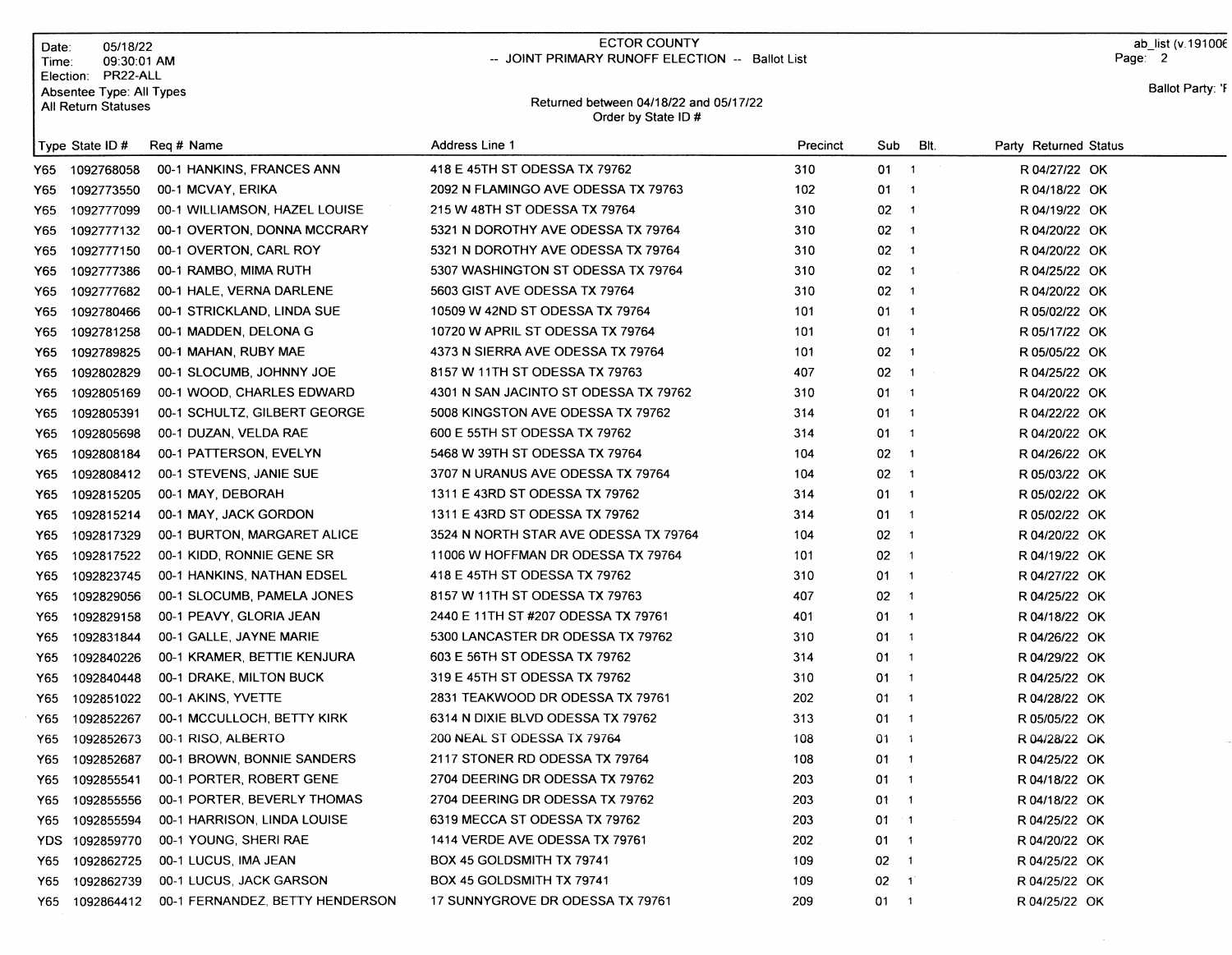|      | 05/18/22<br>Date:<br>09:30:01 AM<br>Time:                                |                                            | <b>ECTOR COUNTY</b><br>-- JOINT PRIMARY RUNOFF ELECTION -- Ballot List |          |              |                          |                       | ab list (v. 19100 $6$<br>Page: 3 |
|------|--------------------------------------------------------------------------|--------------------------------------------|------------------------------------------------------------------------|----------|--------------|--------------------------|-----------------------|----------------------------------|
|      | PR22-ALL<br>Election:<br>Absentee Type: All Types<br>All Return Statuses |                                            | Returned between 04/18/22 and 05/17/22<br>Order by State ID#           |          |              |                          |                       | Ballot Party: 'F                 |
|      | Type State ID #                                                          | Reg # Name                                 | <b>Address Line 1</b>                                                  | Precinct | Sub          | Bit.                     | Party Returned Status |                                  |
| Y65  | 1092864420                                                               | 00-1 FERNANDEZ, FELIX                      | 17 SUNNYGROVE DR ODESSA TX 79762                                       | 209      | $01 \quad 1$ |                          | R 04/25/22 OK         |                                  |
| Y65. | 1092867384                                                               | 00-1 NAWORSKI, RICHARD PAUL                | 1409 HAYWOOD AVE ODESSA TX 79761                                       | 202      | $01 \quad 1$ |                          | R 04/18/22 OK         |                                  |
| Y65  | 1092870224                                                               | 00-1 WESTBROOK, BRENDA WEEMS               | 19 DARTMOUTH CIR ODESSA TX 79764                                       | 108      | $01 \quad 1$ |                          | R 04/19/22 OK         |                                  |
| Y65  | 1092870230                                                               | 00-1 WESTBROOK, FRANKIE LYNN               | 19 DARTMOUTH CIR ODESSA TX 79764                                       | 108      | 01           | $\overline{1}$           | R 04/19/22 OK         |                                  |
| Y65  | 1092875647                                                               | 00-1 HUMMELL, CHARLES RALPH                | 176 QUAIL RUN ODESSA TX 79761                                          | 209      | $01 \quad 1$ |                          | R 04/27/22 OK         |                                  |
| Y65  | 1092875858                                                               | 00-1 UMSTOT, SHERRY ANN                    | 2428 IDLEWOOD LN ODESSA TX 79761                                       | 202      | $01 \quad 1$ |                          | R 04/19/22 OK         |                                  |
| Y65  | 1092876465                                                               | 00-1 LAWSON, CALVIN LYNN                   | 1508 SPUR AVE ODESSA TX 79761                                          | 202      | $01 \quad 1$ |                          | R 04/20/22 OK         |                                  |
| RM   | 1092882786                                                               | 00-1 HENDRICK, MARITA D                    | 25 PRESTWICK DR ODESSA TX 79762                                        | 203      | $01 \quad 1$ |                          | R 05/06/22 OK         |                                  |
| Y65  | 1092886053                                                               | 00-1 MARTIN, SHIRLEY ANN                   | 3864 E 37TH ST ODESSA TX 79762                                         | 204      | $01 \t 2$    |                          | R 04/25/22 OK         |                                  |
| Y65  | 1092891031                                                               | 00-1 SLACK, PATRICIA LOUISE                | 1749 BUFFALO AVE ODESSA TX 79762                                       | 205      | 01           | $\overline{\phantom{a}}$ | R 05/05/22 OK         |                                  |
| Y65  | 1092893075                                                               | 00-1 ATCHLEY, JANELL                       | 1416 SANDALWOOD LN ODESSA TX 79761                                     | 202      | $01 \quad 1$ |                          | R 05/11/22 OK         |                                  |
| Y65  | 1092901029                                                               | 00-1 JOHNSON, JOYCE E                      | 6402 DUNBAR DR ODESSA TX 79762                                         | 203      | $01 \quad 1$ |                          | R 04/20/22 OK         |                                  |
| Y65  | 1092902008                                                               | 00-1 HAYSE, GEORGIA LYNN                   | 1422 FARGO AVE ODESSA TX 79761                                         | 202      | 01           | $\overline{1}$           | R 04/20/22 OK         |                                  |
| Y65  | 1092902049                                                               | 00-1 NORMAN, JESSE HOWARD                  | 3516 OAKRIDGE DR ODESSA TX 79762                                       | 203      | 01 1         |                          | R 04/19/22 OK         |                                  |
| Y65  | 1092902077                                                               | 00-1 RENEAU, CAREN ELAINE                  | 4000 MAPLE AVE ODESSA TX 79762                                         | 204      | 01           | $\overline{2}$           | R 04/22/22 OK         |                                  |
| Y65  | 1092907574                                                               | 00-1 HARRISON, RONNIE BLAKE                | 6319 MECCA ST ODESSA TX 79762                                          | 203      | 01           | $\overline{1}$           | R 04/25/22 OK         |                                  |
| Y65  | 1092916320                                                               | 00-1 LUBKE, MARTHA JO                      | 6254 EASTRIDGE RD ODESSA TX 79762                                      | 203      | $01 \quad 1$ |                          | R 05/02/22 OK         |                                  |
| Y65  | 1092917855                                                               | 00-1 RIGGS, DONALD RAY                     | 6420 PIEDMONT ST ODESSA TX 79762                                       | 203      | 01 1         |                          | R 04/20/22 OK         |                                  |
| Y65  | 1092918369                                                               | 00-1 ROGERS, BARBARA GAY                   | 7650 TRES HERMANAS BLVD APT D101 ODESSA TX 79765                       | 201      | $02 - 1$     |                          | R 04/25/22 OK         |                                  |
| Y65  | 1092918416                                                               | 00-1 BINGHAM, HELEN LOY                    | 20 ARROYO SANTIAGO ODESSA TX 79762                                     | 203      | $01 \quad 1$ |                          | R 04/26/22 OK         |                                  |
| Y65  | 1092918617                                                               | 00-1 WATSON, JENNIE LOUISE                 | 3407 SEGUIN ODESSA TX 79765                                            | 201      | $02 - 1$     |                          | R 05/06/22 OK         |                                  |
|      | Y65<br>1092919022                                                        | 00-1 FUSILIER, DENNIS DALE                 | 2108 VERDE AVE ODESSA TX 79761                                         | 202      | $01 \quad 1$ |                          | R 04/18/22 OK         |                                  |
| Y65  | 1092920661                                                               | 00-1 SNOOK, EDWARD JOHN                    | 4540 FOUNTAIN CT ODESSA TX 79761                                       | 202      | $01 \quad 1$ |                          | R 04/28/22 OK         |                                  |
| Y65  | 1092922105                                                               | 00-1 SWEAT, NAOMI KOEN                     | 2440 E 11TH ST APT 112 ODESSA TX 79761                                 | 401      | $01 \quad 1$ |                          | R 04/18/22 OK         |                                  |
| Y65  | 1092922114                                                               | 00-1 DAVIS, MARY LOU                       | 322 GEORGIA ST ODESSA TX 79764                                         | 108      | $01 \quad 1$ |                          | R 04/22/22 OK         |                                  |
|      | 1092922302<br>Y65                                                        | 00-1 FELTS, JACK RICHARD                   | 9126 BEDFORD DR ODESSA TX 79764                                        | 108      | 01 1         |                          | R 04/18/22 OK         |                                  |
|      | 1092923395<br>Y65                                                        | 00-1 PARKER, MELANIE KAY                   | 508 E 92ND ST ODESSA TX 79765                                          | 111      | 01           | $\overline{1}$           | R 05/17/22 OK         |                                  |
|      | 1092923400<br>Y65 I                                                      | 00-1 PARKER, LARRY NEWTON                  | 508 E 92ND ST ODESSA TX 79765                                          | 111      | 01           | $\blacksquare$           | R 05/17/22 OK         |                                  |
|      |                                                                          | Y65 1092925362 00-1 LAIRD, KENNETH DOUGLAS | 30 EMERALD GARDENS DR ODESSA TX 79762                                  | 203      | $01 - 1$     |                          | R 04/18/22 OK         |                                  |
|      | 1092925565<br>Y65                                                        | 00-1 HILTON, NANCY JOE                     | 12360 W BARBARA DR ODESSA TX 79764                                     | 101      | 01 1         |                          | R 05/02/22 OK         |                                  |
|      | 1092928010<br>Y65                                                        | 00-1 SMITH, CHARLOTTE WINANS               | 2700 E 17TH ST ODESSA TX 79761                                         | 202      | $01 \quad 1$ |                          | R 05/05/22 OK         |                                  |
|      | 1092928885<br>Y65                                                        | 00-1 BELL, DONNA ROSS                      | 2402 OAKWOOD DR ODESSA TX 79761                                        | 202      | $01 \quad 1$ |                          | R 04/18/22 OK         |                                  |
|      | 1092931105<br>Y65                                                        | 00-1 MITCHELL, OPAL HOPPER                 | 9114 BEDFORD DR ODESSA TX 79764                                        | 108      | $01 - 1$     |                          | R 04/20/22 OK         |                                  |
|      | 1092935602<br>Y65                                                        | 00-1 MORRIS, JACK DARWIN                   | 2601 BEECHWOOD ST ODESSA TX 79761                                      | 202      | $01 \quad 1$ |                          | R 04/25/22 OK         |                                  |
|      | 1092935618<br>Y65                                                        | 00-1 MORRIS, DELORES ANN                   | 2601 BEECHWOOD ST ODESSA TX 79761                                      | 202      | $01 \quad 1$ |                          | R 04/26/22 B2         |                                  |
|      | 1092935813<br>Y65                                                        | 00-1 JOHNSON, EDDIE                        | 3106 E 21ST ST ODESSA TX 79761                                         | 202      | $01 \quad 1$ |                          | R 04/20/22 OK         |                                  |
|      | Y65 1092935821                                                           | 00-1 JOHNSON, BILL W                       | 3106 E 21ST ST ODESSA TX 79761                                         | 202      | $01 \t 1$    |                          | R 04/19/22 OK         |                                  |

ECTOR COUNTY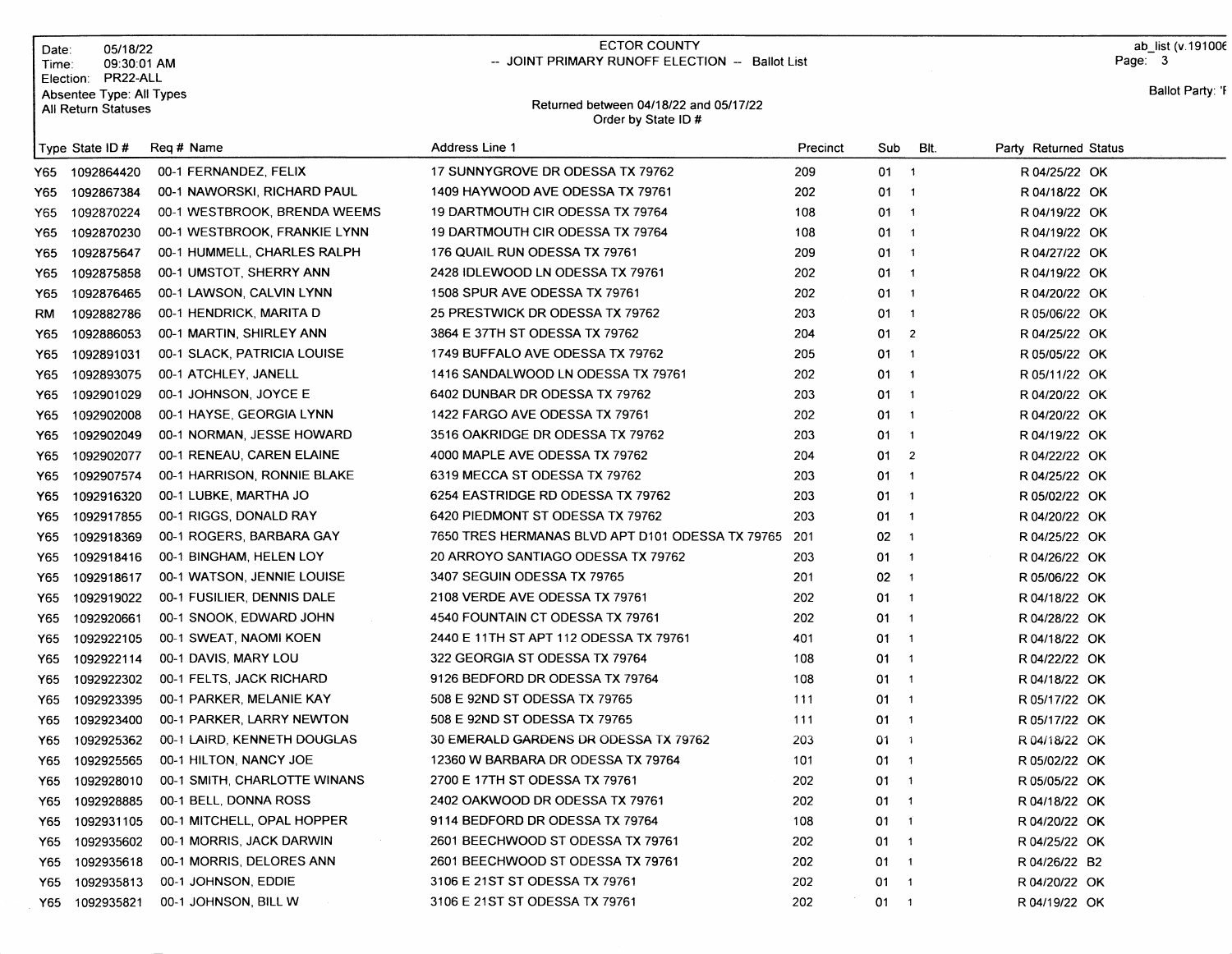| Date:                                                                          | 05/18/22                         | <b>ECTOR COUNTY</b><br>-- JOINT PRIMARY RUNOFF ELECTION -- Ballot List |          |              |                          | ab list (v.191006<br>Page: 4 |
|--------------------------------------------------------------------------------|----------------------------------|------------------------------------------------------------------------|----------|--------------|--------------------------|------------------------------|
| Time:<br>Election: PR22-ALL<br>Absentee Type: All Types<br>All Return Statuses | 09:30:01 AM                      | Returned between 04/18/22 and 05/17/22<br>Order by State ID#           |          |              |                          | Ballot Party: 'F             |
| Type State ID#                                                                 | Req # Name                       | Address Line 1                                                         | Precinct | Sub          | Bit.                     | Party Returned Status        |
| 1092935995<br>Y65                                                              | 00-1 MCCRURY, MARY HELEN         | 1433 INWOOD DR ODESSA TX 79761                                         | 202      | $01 \quad 1$ |                          | R 04/18/22 OK                |
| 1092936060<br>Y65                                                              | 00-1 HEDGES, SANDRA JEANNE       | 2103 VERDE AVE ODESSA TX 79761                                         | 202      | 01           | $\overline{1}$           | R 04/22/22 OK                |
| 1092936278<br>Y65                                                              | 00-1 SIMS, DANNY LEE             | 1541 WESTBROOK AVE ODESSA TX 79761                                     | 202      | 01           | $\overline{1}$           | R 04/20/22 OK                |
| 1092939992<br>Y65                                                              | 00-1 ICE, SANDRA K               | 9134 BEDFORD DR ODESSA TX 79764                                        | 108      | 01           | $\overline{1}$           | R 04/25/22 OK                |
| 1092941316<br>Y65                                                              | 00-1 OWEN, JAMES CARL            | 516 YANCY ST ODESSA TX 79765                                           | 110      | 02           | $\overline{1}$           | R 04/22/22 OK                |
| 1092942298<br>Y65                                                              | 00-1 WEST, SHIRLEY JEAN          | 26 EMERALD GARDENS DR ODESSA TX 79762                                  | 203      | 01           | $\overline{\phantom{1}}$ | R 04/18/22 OK                |
| 1092944376<br>Y65                                                              | 00-1 WHITLEY, ANNA PULLIN        | 1500 ENGLEWOOD LN ODESSA TX 79761                                      | 202      | 01           | $\overline{1}$           | R 04/20/22 OK                |
| Y65<br>1092944767                                                              | 00-1 NOBLITT, MARILYN ALEMAN     | 1428 SANDALWOOD LN ODESSA TX 79761                                     | 202      | 01           | $\overline{1}$           | R 04/20/22 OK                |
| 1092944779<br>Y65                                                              | 00-1 NOBLITT, MARSHALL BYRD      | 1428 SANDALWOOD LN ODESSA TX 79761                                     | 202      | 01           | $\overline{1}$           | R 04/20/22 OK                |
| 1092944849<br>Y65                                                              | 00-1 LAWSON, FRANKIE NELL        | 1508 SPUR AVE ODESSA TX 79761                                          | 202      | 01           | $\overline{1}$           | R 04/20/22 OK                |
| 1092948117<br>Y65                                                              | 00-1 RUTLEDGE, ELMER OCEOLA      | 7102 GOLDER AVE ODESSA TX 79764                                        | 108      | 01           | $\overline{\mathbf{1}}$  | R 04/22/22 OK                |
| 1092953050<br>Y65                                                              | 00-1 TRIPLETT, JANE KLICK        | 2707 TOM MORRIS RD ODESSA TX 79765                                     | 402      | 04           | $\overline{1}$           | R 04/20/22 OK                |
| 1092953066<br>Y65                                                              | 00-1 TRIPLETT, RICHARD VINCENT   | 2707 TOM MORRIS RD ODESSA TX 79765                                     | 402      | 04           | $\mathbf{1}$             | R 04/20/22 OK                |
| 1092953078<br>Y65                                                              | 00-1 AKINS, BROOKS M             | 2831 TEAKWOOD DR ODESSA TX 79761                                       | 202      | 01           | $\overline{1}$           | R 04/28/22 OK                |
| 1092953389<br>Y65                                                              | 00-1 PHILLIPS, JANIE LOUELLA     | 2720 E 17TH ST ODESSA TX 79761                                         | 202      | 01           | $\overline{1}$           | R 04/29/22 OK                |
| 1092962068<br>Y65                                                              | 00-1 BAKER, WILLIAM DEAN         | 2416 CAMBRIDGE ST ODESSA TX 79761                                      | 202      | 01           | $\overline{1}$           | R 04/26/22 OK                |
| Y65<br>1092966111                                                              | 00-1 WAGNER, DANNY BRYAN         | 907 W 62ND ST ODESSA TX 79764                                          | 310      | 02           | $\overline{1}$           | R 04/19/22 OK                |
| 1092967474<br>Y65                                                              | 00-1 OWEN, SHARLENE FAYE         | 516 YANCY ST ODESSA TX 79765                                           | 110      | 02           | $\overline{1}$           | R 04/22/22 OK                |
| 1092968242<br>Y65                                                              | 00-1 FISHER, NANCY LOU           | 1304 FRENCH AVE ODESSA TX 79761                                        | 209      | 01           | $\overline{1}$           | R 04/28/22 OK                |
| 1092974183<br>Y65                                                              | 00-1 WAGNER, MONA LEE            | 907 W 62ND ST ODESSA TX 79764                                          | 310      | 02           | $\overline{\mathbf{1}}$  | R 04/19/22 OK                |
| Y65<br>1092975522                                                              | 00-1 MURDOCK, CARL RAY           | 7550 ANDREWS HWY ODESSA TX 79765                                       | 110      | 01           | $\overline{1}$           | R 04/20/22 OK                |
| 1092978943<br>Y65                                                              | 00-1 HERNANDEZ, ROSA RUIZ        | 2435 CAMBRIDGE ST ODESSA TX 79761                                      | 202      | 01           | $\overline{1}$           | R 05/09/22 OK                |
| 1092978958<br>Y65                                                              | 00-1 HERNANDEZ, VICTOR DONACIANO | 2435 CAMBRIDGE ST ODESSA TX 79761                                      | 202      | 01           | $\overline{\phantom{a}}$ | R 05/09/22 OK                |
| 1092984099<br>RM                                                               | 00-1 SHAFFER, CHARLES RICHARD    | PO BOX 13 PEARCE AZ 85625                                              | 109      | 02           | $\overline{1}$           | R 05/03/22 D8                |
| 1092984393<br>Y65                                                              | 00-1 SMITH, JIMMY DERRELL        | 8835 DUBLIN AVE ODESSA TX 79765                                        | 110      | 02           | $\overline{\mathbf{1}}$  | R 04/18/22 OK                |
| 1092985413<br>Y65                                                              | 00-1 HELFERICH, GARY MAX         | 16 W HARVARD CIR ODESSA TX 79765                                       | 110      | 02           | $\overline{\mathbf{1}}$  | R 04/22/22 OK                |
| 1092986887<br>Y65                                                              | 00-1 REED, BRENDA KAY            | 16 KAUAI DR ODESSA TX 79762                                            | 206      | 05           | $\overline{1}$           | R 04/20/22 OK                |
| 1092987833<br>Y65                                                              | 00-1 HENNIG, ESTHER PEARL        | 6685 E GOLDENROD DR GARDENDALE TX 79758                                | 207      | 03           | $\overline{1}$           | R 04/22/22 OK                |
| 1092988452<br>Y65                                                              | 00-1 FORE, CAROL ANN             | 3939 E 52ND ST #215 ODESSA TX 79762                                    | 208      | 01           | $\sqrt{1}$               | R 04/25/22 OK                |
| 1092989628<br>Y65                                                              | 00-1 CALLENDAR, GLENNA LEA       | 4605 REDBUD AVE ODESSA TX 79762                                        | 208      | 01           | $\overline{1}$           | R 05/02/22 OK                |
| 1092990550<br>Y65                                                              | 00-1 JOHNSTON, BETTY SEARCY      | 3833 E EVERGLADE AVE ODESSA TX 79762                                   | 204      | 01           | $\overline{2}$           | R 05/17/22 OK                |
| 1092993053<br>Y65                                                              | 00-1 SPARHAWK, ROBERT JAMES      | 3790 MAPLE AVE ODESSA TX 79762                                         | 204      | $01^{\circ}$ | $\overline{2}$           | R 04/28/22 OK                |
| 1092993649<br>Y65                                                              | 00-1 INGRAM, FLONELL             | PO BOX 12446 ODESSA TX 79768                                           | 204      | 01.          | $\overline{2}$           | R 04/26/22 OK                |
| 1092993758<br>Y65 I                                                            | 00-1 BREDEMEYER, LOIS E.         | 1513 ALPINE ST ODESSA TX 79762                                         | 205      | 01           | $\mathbf{1}$             | R 04/20/22 OK                |
| 1092996626<br>Y65 I                                                            | 00-1 COLLIER, VERNA MAE          | 3707 N URANUS AVE ODESSA TX 79764                                      | 104      | 02           | $\overline{1}$           | R 05/03/22 OK                |
| 1092997168<br>Y65                                                              | 00-1 NUNEZ, JULIO JR             | 10761 E BROWN ST GARDENDALE TX 79758                                   | 207      | 07           | $\mathbf{1}$             | R 05/03/22 OK                |
| Y65 1092999006                                                                 | 00-1 CURRY, JO ANNE              | 3847 KENWOOD DR ODESSA TX 79762                                        | 204      | $01 \t 2$    |                          | R 04/26/22 OK                |